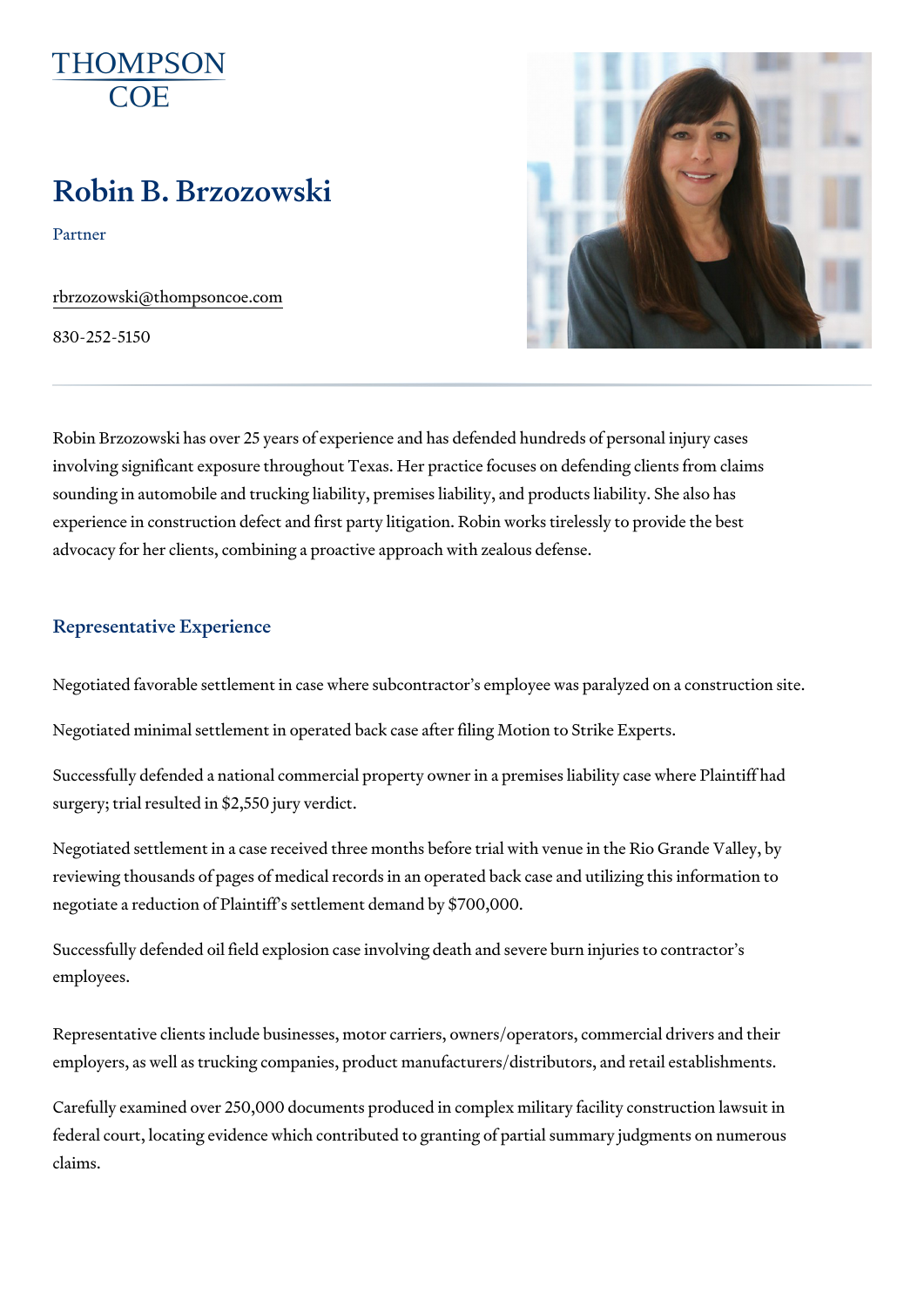Won summary judgment based on lack of due diligence, where lawsuit was but service was effectuated three months after expiration of statute of lim

Negotiated settlement under medical billing total in commercial vehicle rearsurgery.

Secured nonsuit of client tow truck driver without payment.

### Awards & Recognition

BEST S.A. LAWYERS Listed for General Litigation: 15+ years 2021

## Related Services

[Products Liability &](https://www.thompsoncoe.com/people/robin-b-brzozowski/) Mass Torts

## Education, Admissions & Activities

## EDUCATION

St. Mary's University School of Law J.D., 1993 Presidential Scholarship

#### Southwest Texas State University

B.A., 1990 Psychology minor

## BAR ADMISSIONS

## Texas

1993

#### COURT ADMISSIONS

United States District Court of Texas Western and Southern

## PROFESSIONAL AND COMMUNITY ACTIVITIES

## Texas Bar Association

Litigation-Personal Injury, Insurance Law, Construction Law sections